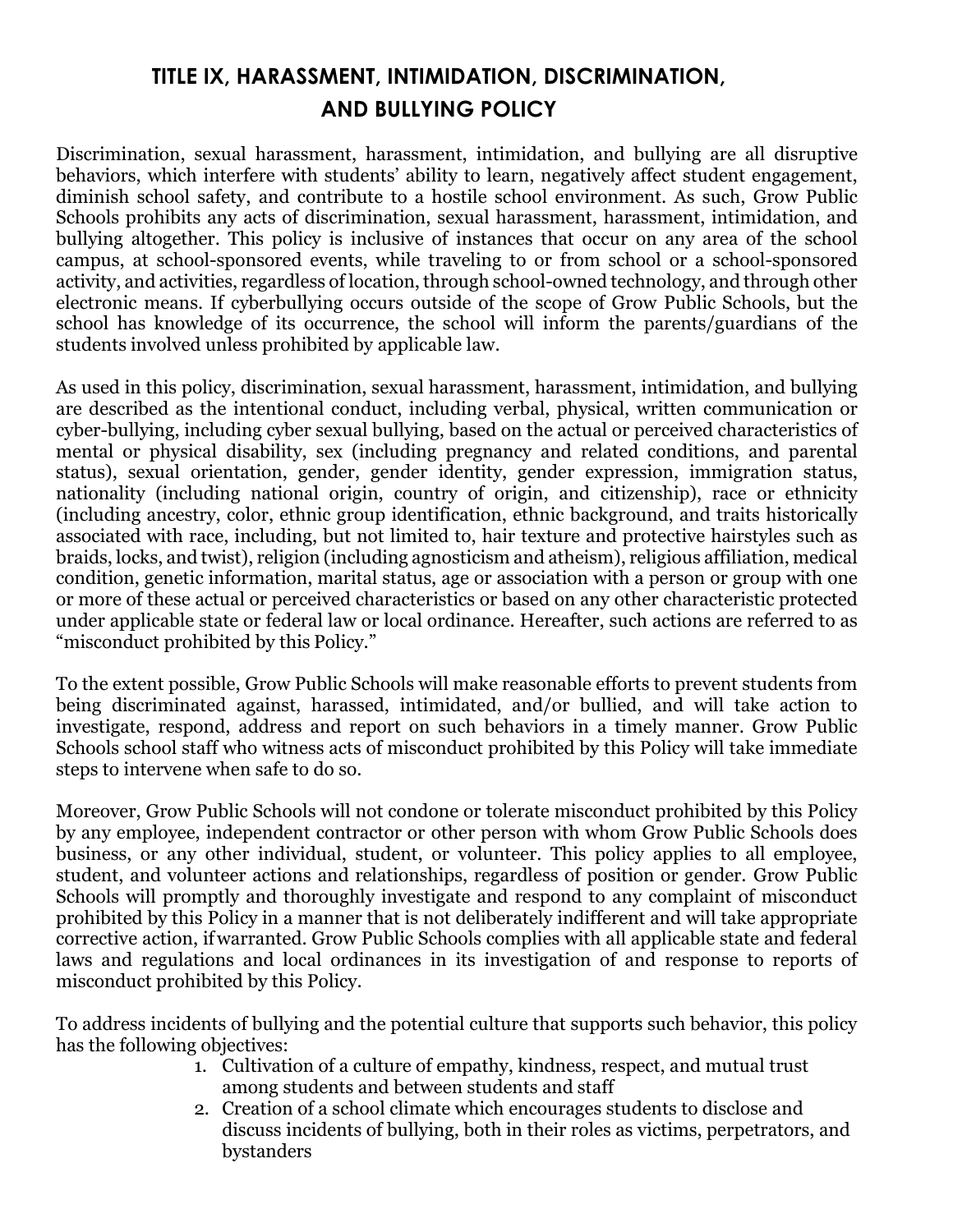3. Demonstration of a commitment to address incidents of bullying by outlining the school response to any such behaviors.

Each school will communicate its objectives, programs, and procedures to eliminate bullying in its annual parent/student handbook.

#### **Title IX, Harassment, Intimidation, Discrimination and Bullying Coordinator ("Coordinator")**:

**Lacie Harris, Principal Hurshel Williams, Principal**  Grow Academy Shafter (661) 630-7220 (661) 855-8200

lharri[s@GrowPublicschools.org](mailto:@GrowPublicschools.org) [hwilliams@GrowPublicschools.org](mailto:hwilliams@GrowPublicschools.org) 

## **Definitions**

#### **Prohibited Unlawful Harassment**

- Verbal conduct such as epithets, derogatory jokes or comments or slurs
- Physical conduct including assault, unwanted touching, intentionally blocking normal movement or interfering with work or school because of sex, race or any other protected basis
- Retaliation for reporting or threatening to report harassment
- Deferential or preferential treatment based on any of the protected characteristics listed above

## **Prohibited Unlawful Harassment under Title IX**

Title IX (20 U.S.C. § 1681 *et seq.*; 34 C.F.R. Part 106) and California state law prohibit discrimination and harassment on the basis of sex. In accordance with these existing laws, discrimination and harassment on the basis of sex in education institutions, including in the education institution's admissions and employment practices, is prohibited. All persons, regardless of sex, are afforded equal rights and opportunities and freedom from unlawful discrimination and harassment in education programs or activities conducted by Grow Public Schools.

Grow Public Schools is committed to providing a work and educational environment free of sexual harassment and considers such harassment to be a major offense, which may result in disciplinary action. Inquiries about the application of Title IX and 34 C.F.R. Part 106 may be referred to the Coordinator, the Assistant Secretary for Civil Rights of the U.S. Department of Education, or both.

Sexual harassment consists of conduct on the basis of sex, including but not limited to unwelcome sexual advances, requests for sexual favors and other verbal or physical conduct on the basis of sex, regardless of whether or not the conduct is motivated by sexual desire, when: (a) Submission to the conduct is explicitly or implicitly made a term or a condition of an individual's education, employment, academic status, or progress; (b) submission to, or rejection of, the conduct by the individual is used as the basis of employment, educational or academic decisions affecting the individual; (c) the conduct has the purpose or effect of having a negative impact upon the individual's work or academic performance, or of creating an intimidating, hostile, or offensive work or educational environment; and/or (d) submission to, or rejection of, the conduct by the individual is used as the basis for any decision affecting the individual regarding benefits and services, honors, programs, or activities available at or through the educational institution.

It is also unlawful to retaliate in any way against an individual who has articulated a good faith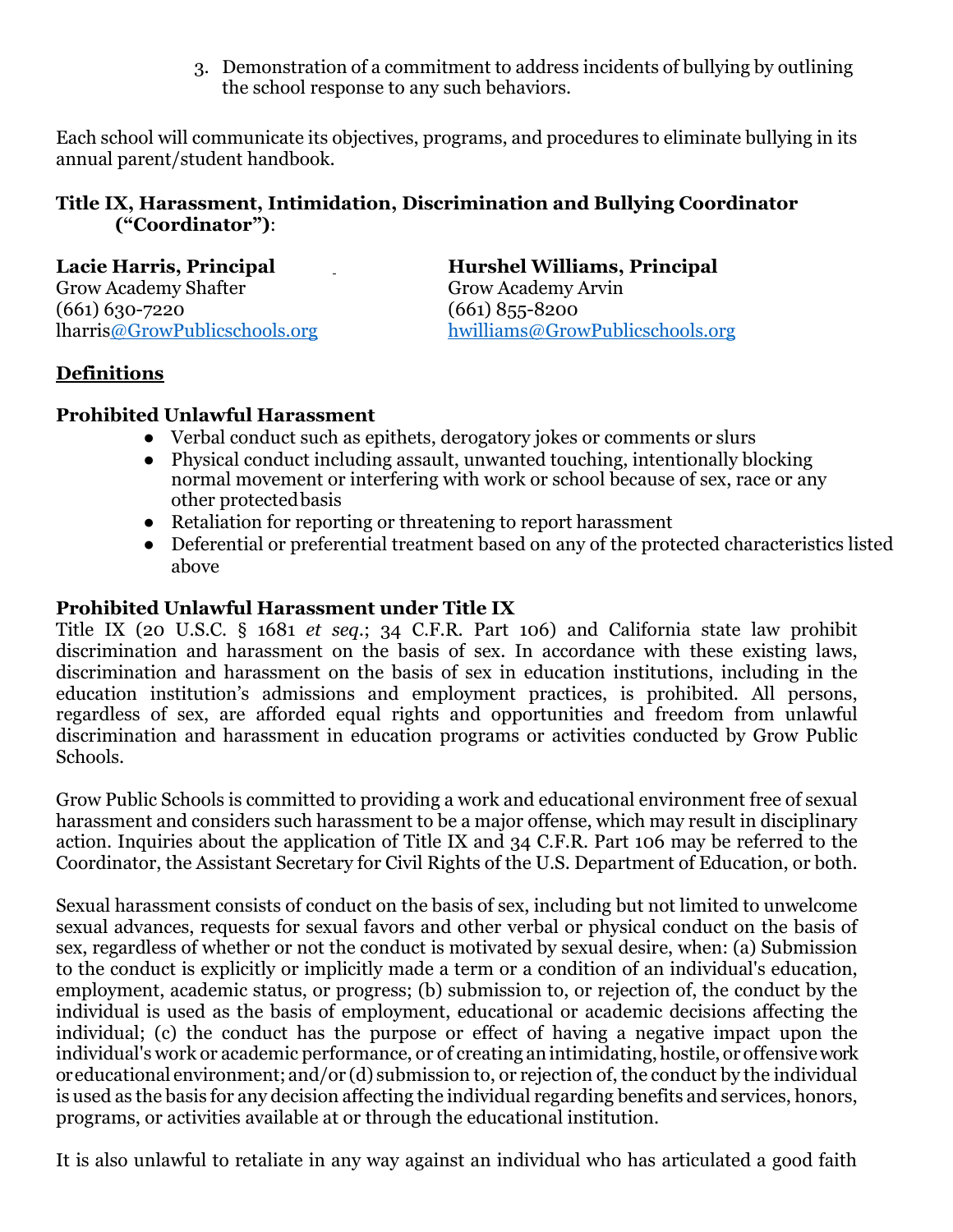concern about sexual harassment against themselves or against another individual.

Sexual harassment may include, but is not limited to:

- Physical assaults of a sexual nature, such as:
	- Rape, sexual battery, molestation or attempts to commit these assaults and
	- o Intentional physical conduct that is sexual in nature, such as touching, pinching, patting, grabbing, brushing against another's body, or poking another's body
- Unwanted sexual advances, propositions or other sexual comments, such as:
	- o Sexually oriented gestures, notices, remarks, jokes, or comments about a person's sexuality or sexual experience
	- o Preferential treatment or promises of preferential treatment to an individual for submitting to sexual conduct, including soliciting or attempting to solicit any individual to engage in sexual activity for compensation or reward or deferential treatment for rejecting sexual conduct
	- o Subjecting or threats of subjecting a student or employee to unwelcome sexual attention or conduct or intentionally making the student's or employee's performance more difficult because of the student's or the employee's sex
- Sexual or discriminatory displays or publications anywhere in the work or educational environment, such as:
	- o Displaying pictures, cartoons, posters, calendars, graffiti, objections, promotional materials, reading materials, or other materials that are sexually suggestive, sexually demeaning or pornographic or bringing or possessing any such material to read, display or view in the work or educational environment
	- o Reading publicly or otherwise publicizing in the work or educational environment materials that are in any way sexually revealing, sexually suggestive,sexually demeaning or pornographic, and
	- o Displaying signs or other materials purporting to segregate an individual by sex in an area of the work or educational environment (other than restrooms or similar rooms)

The illustrations of harassment and sexual harassment above are not to be construed as an allinclusive list of prohibited acts under this Policy.

## **Prohibited Bullying**

**Bullying** is defined as any severe or pervasive physical or verbal act or conduct, including communications made in writing or by means of an electronic act. Bullying includes one or more acts committed by a student or group of students that may constitute as sexual harassment, hate violence, or creates an intimidating and/or hostile educational environment, directed toward one or more students that has or can be reasonably predicted to have the effect of one or more of the following:

- 1. Placing a reasonable pupil\* or pupils in fear of harm to that pupil's or those pupils' person or property.
- 2. Causing a reasonable pupil to experience a substantially detrimental effect on the pupil's physical or mental health.
- 3. Causing a reasonable pupil to experience a substantial interference with the pupil's academic performance.
- 4. Causing a reasonable pupil to experience a substantial interference with the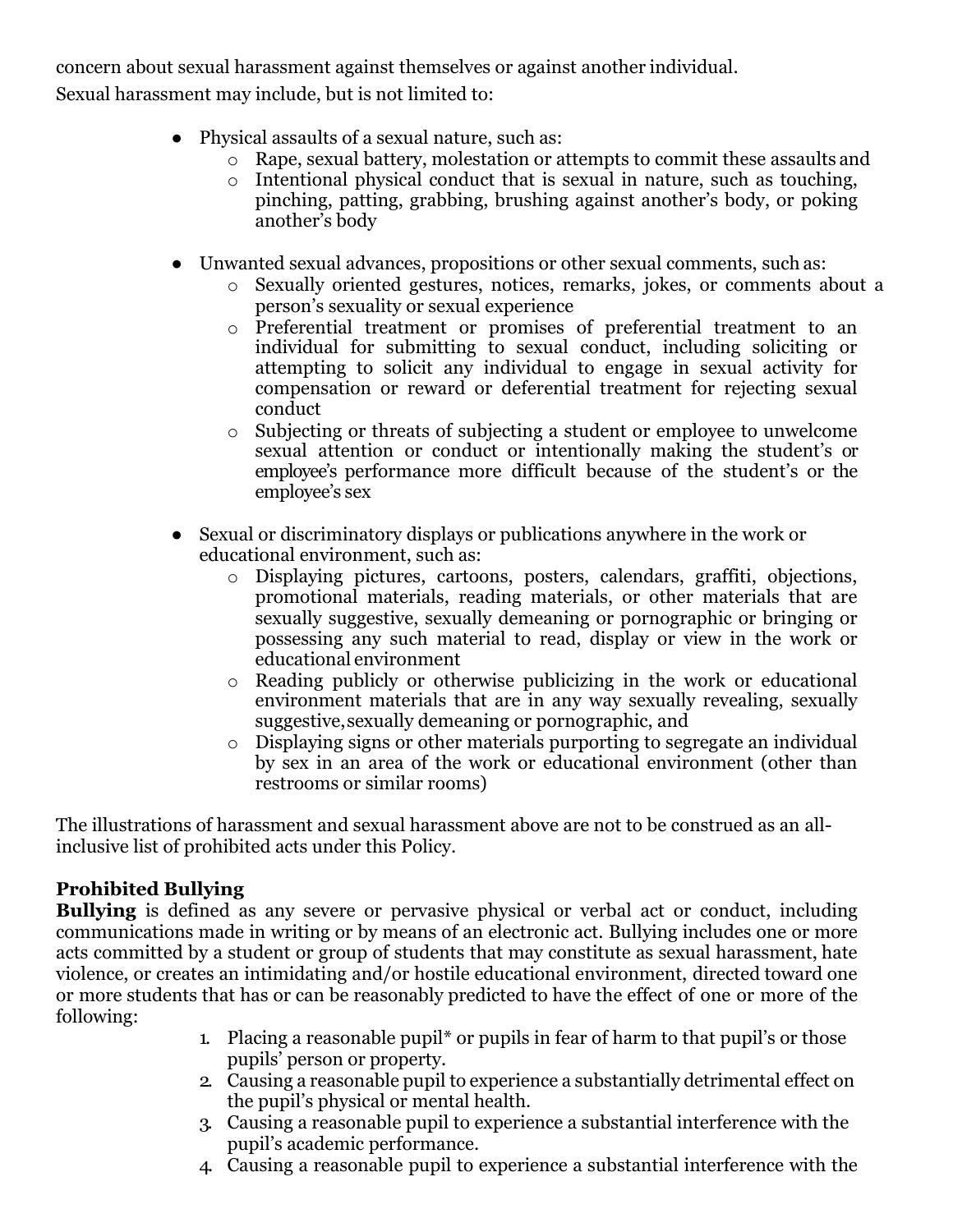pupil's ability to participate in or benefit from the services, activities, or privileges provided by Grow Public Schools.

\* "Reasonable pupil" is defined as a pupil, including, but not limited to, an exceptional needs pupil, who exercises care, skill and judgment in conduct for a person of the pupil's age, or for a person of the pupil's age with the pupil's exceptional needs.

**Cyberbullying** is an electronic act that includes the transmission of harassing communication, direct threats, or other harmful texts, sounds, video or images on the Internet, social media, or other technologies using a telephone, computer, or any wireless communication device. Cyberbullying also includes breaking into another person's electronic account and assuming that person's identity in order to damage that person's reputation.

**Electronic act** means the creation or transmission originated on or off the school site, by means of an electronic device, including, but not limited to, a telephone, wireless telephone, or other wireless communication device, computer, or pager, of a communication, including, but not limited to, any of the following:

- 1. A message, text, sound, video, or image.
- 2. A post on a social network Internet Web site including, but not limited to:
	- a. Posting to or creating a burn page. A "burn page" means an Internet Web site created for the purpose of having one or more of the effects as listed in the definition of "bullying," above
	- b. Creating a credible impersonation of another actual pupil for the purpose of having one or more of the effects listed in the definition of "bullying," above. "Credible impersonation" means to knowingly and without consent impersonate a pupil for the purpose of bullying the pupil and such that another pupil would reasonably believe, or has reasonably believed, that the pupil was or is the pupil who was impersonated
	- c. Creating a false profile for the purpose of having one or more of the effects listed in the definition of "bullying," above. "False profile" means a profile of a fictitious pupil or a profile using the likeness or attributes of an actual pupil other than the pupil who created the false profile.
- 3. An act of "Cyber sexual bullying" including, but not limited to:
	- a. The dissemination of, or the solicitation or incitement to disseminate, a photograph or other visual recording by a pupil to another pupil or to school personnel by means of an electronic act that has or can be reasonably predicted to have one or more of the effects described in definition of "bullying," above. A photograph or other visual recording, as described above, shall include the depiction of a nude, semi-nude, or sexually explicit photograph or other visual recording of a minor where the minor is identifiable from the photograph, visual recording, or other electronic act.
	- b. "Cyber sexual bullying" does not include a depiction, portrayal, or image that has any serious literary, artistic, educational, political, or scientific value or that involves athletic events or school-sanctioned activities.
	- 4. Notwithstanding the definitions of "bullying" and "electronic act" above, an electronic act shall not constitute pervasive conduct solely on the basis that it has been transmitted on the Internet or is currently posted on the Internet

**Formal Complaint of Sexual Harassment** means a written document filed and signed by a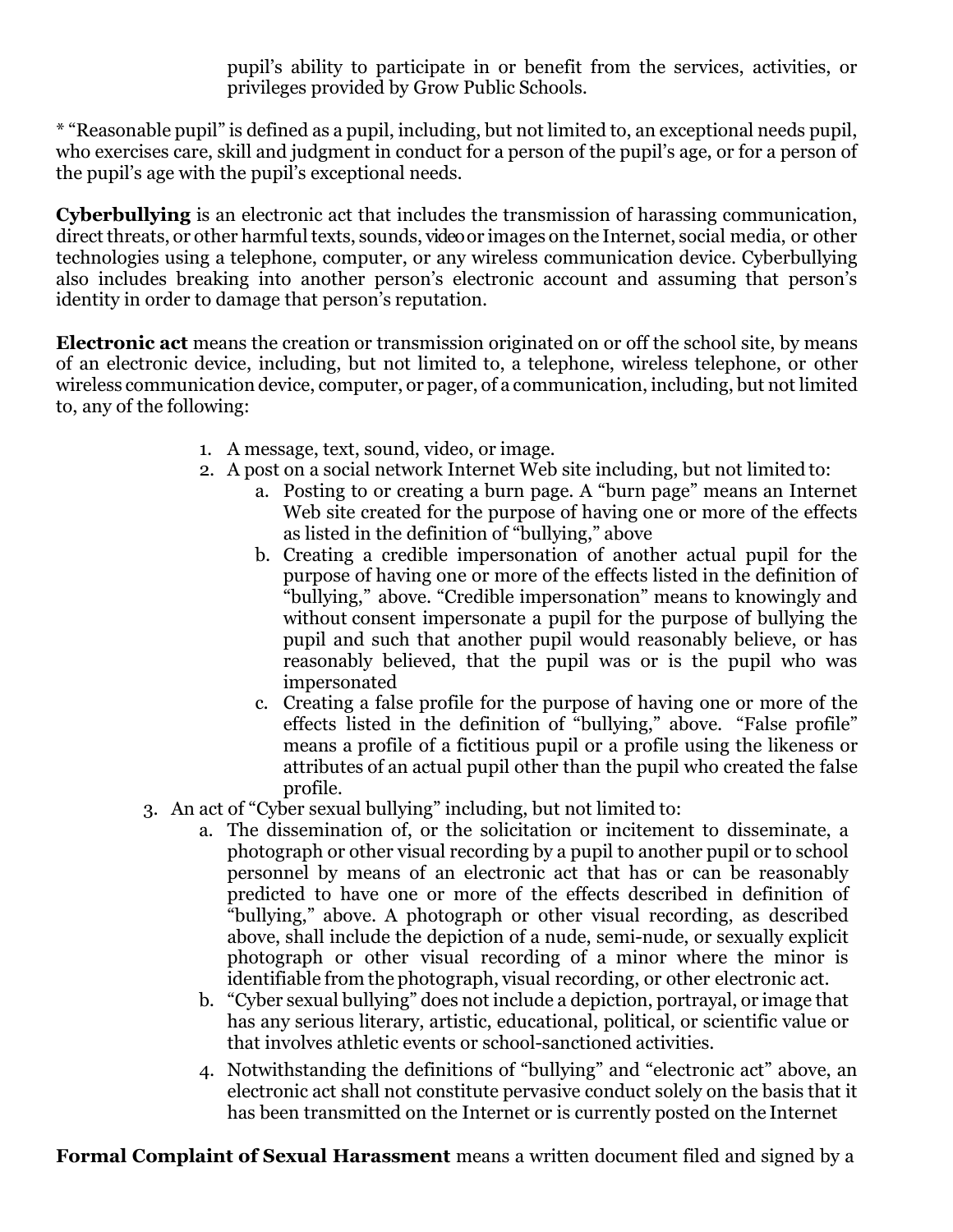complainant who is participating in or attempting to participate in Grow Public Schools' education program or activity or signed by the Coordinator alleging sexual harassment against a respondent and requesting that Grow Public Schools investigate the allegation of sexual harassment.

**Respondent** means an individual who has been reported to be the perpetrator of conduct that could constitute sexual harassment.

#### **Grievance Procedures**

#### **1. Scope of the Grievance Procedures**

Grow Public Schools will comply with its Uniform Complaint Procedures ("UCP") policy when investigating and responding to complaints alleging unlawful harassment, discrimination, intimidation or bullying against a protected group or on the basis of a person's association with a person or group with one or more of the protected characteristics set forth in the UCP that:

- a. Are written and signed;
- b. Filed by an individual who alleges that that individual has personally suffered unlawful discrimination, harassment, intimidation or bullying, or by one who believes any specific class of individuals has been subjected to discrimination, harassment, intimidation or bullying based on a protected characteristic, or by a duly authorized representative who alleges that an individual student has been subjected to discrimination, harassment, intimidation, or bullying; and
- c. Submitted to the Grow Public Schools UCP Compliance Officer not later than six (6) months from the date the alleged unlawful discrimination, harassment, intimidation or bullying occurred, or the date the complainant first obtained knowledge of the facts of the alleged discrimination, harassment, intimidation or bullying.

The following grievance procedures shall be utilized for reports of misconduct prohibited by this Policy that do not comply with the writing, timeline, or other formal filing requirements of a uniform complaint. For formal complaints of sexual harassment, Grow Public Schools will utilize the following grievance procedures in addition to its UCP when applicable.

#### **2. Reporting**

All staff are expected to provide appropriate supervision to enforce standards of conduct and, if they observe or become aware of misconduct prohibited by this Policy, to intervene as soon as it is safe to do so, call for assistance, and report such incidents. The Board requires staff to follow the procedures in this policy for reporting alleged acts of misconduct prohibited by this Policy.

Any student who believes they have been subject to misconduct prohibited by this Policy or has witnessed such prohibited misconduct is encouraged to immediately report such misconduct to the Coordinator:

Grow Academy Shafter Grow Academy Arvin (661) 630-7220<br>
lharris@GrowPublicschools.org hwilliams@Grov

Lacie Harris, Principal **Hurshel Williams, Principal** hwilliams@GrowPublicschools.org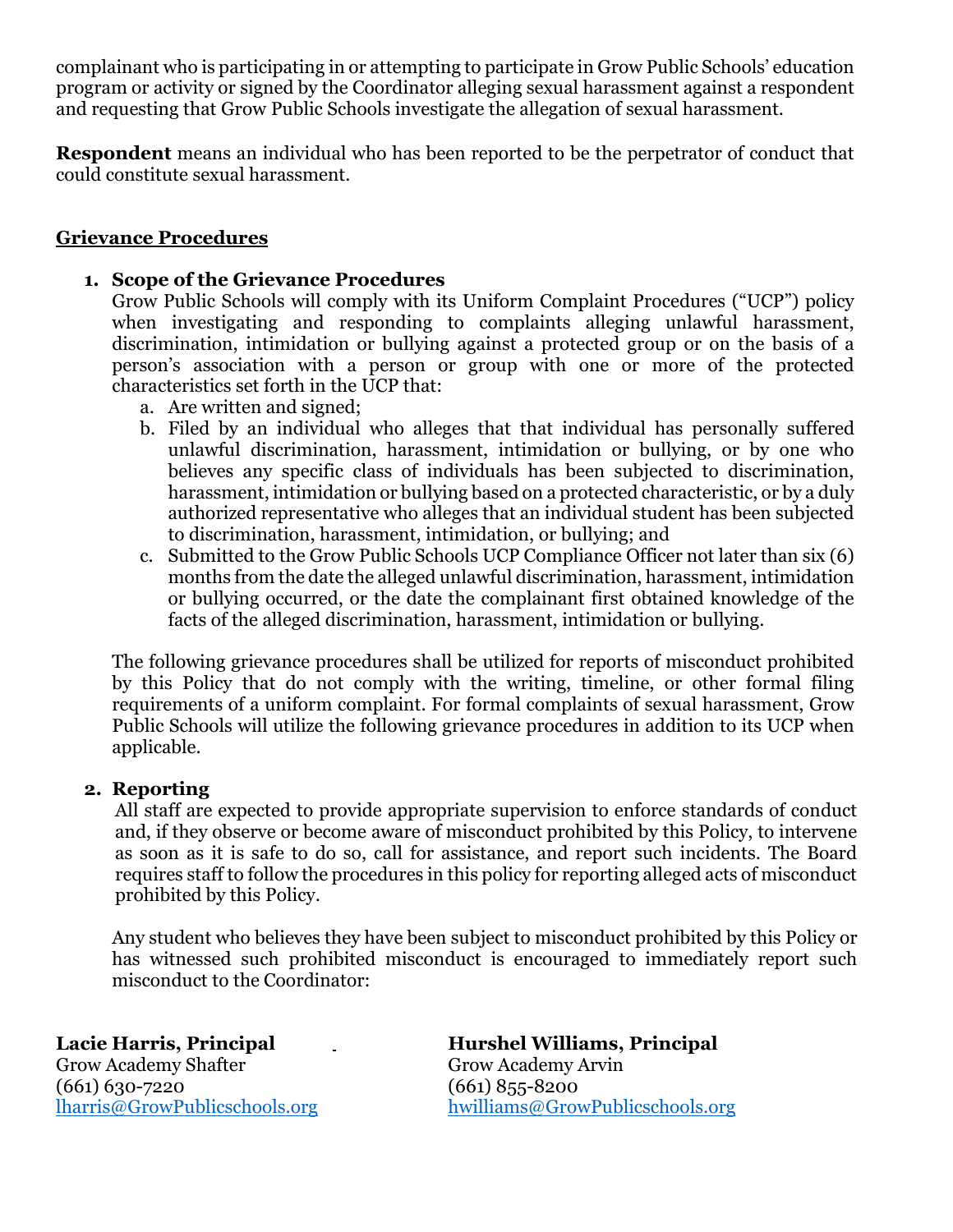Complaints regarding such misconduct may also be made to the U.S. Department of Education, Office for Civil Rights. Civil law remedies, including, but not limited to, injunctions, restraining orders, or other remedies or orders may also be available to complainants.

While submission of a written report is not required, the reporting party is encouraged to submit a written report to the Coordinator. Grow Public Schools will investigate and respond to all oral and written reports of misconduct prohibited by this Policy in a manner that is not deliberately indifferent. Reports may be made anonymously, but formal disciplinary action cannot be based solely on an anonymous report. Both oral and anonymous reports will be documented and reported by the Coordinator.

Students are expected to report all incidents of misconduct prohibited by this Policy or other verbal, or physical abuses. Any student who feels they are a target of such behavior should immediately contact a teacher, counselor, the Principal, Coordinator, a staff person or a family member so that she/he can get assistance in resolving the issue in a manner that is consistent with this Policy. If a student/or staff member feels that they are the target of cyberbullying, the student or staff member is encouraged to save and print any messages or other posts sent to them that they feel constitutes cyberbullying and to notify a teacher, counselor, the Principal, Coordinator or other employee so that the matter may be investigated.

Grow Public Schools acknowledges and respects every individual's right to privacy. All reports shall be investigated in a manner that protects the confidentiality of the parties and the integrity of the process to the greatest extent possible. This includes keeping the identity of the reporter confidential, as appropriate, except to the extent necessary to comply with the law, carry out the investigation and/or to resolve the issue, as determined by the Coordinator or administrative designee on a case-by-case basis. All interviews of witnesses, the victim, and the accused shall be conducted separately. During an investigation, all individuals involved must, to the extent reasonably possible and as allowed by law, maintain the confidentiality of the proceedings and the names of the reporter and students involved.

Grow Public Schools prohibits any form of retaliation against any individual who files a report or complaint, testifies, assists, participates, or refuses to participate in any investigation or proceeding related to misconduct prohibited by this Policy. Such participation or lack of participation shall not in any way affect the status, grades, or work assignments of the individual. Individuals alleging retaliation in violation of this Policy may file a grievance using the procedures set forth in this Policy. Knowingly making false statements or knowingly submitting false information during the grievance process is prohibited and may result in disciplinary action.

All supervisors of staff will receive sexual harassment training within six (6) months of their assumption of a supervisory position and will receive further training once every two (2) years thereafter. All staff and any individual designated as a coordinator, investigator or decision-maker and any person who facilitates an informal resolution process will receive sexual harassment training and/or instruction concerning sexual harassment as required by law.

#### **3. Supportive Measures**

Upon the receipt of an informal or formal complaint of sexual harassment, the Coordinator will promptly contact the complainant to discuss the availability of supportive measures.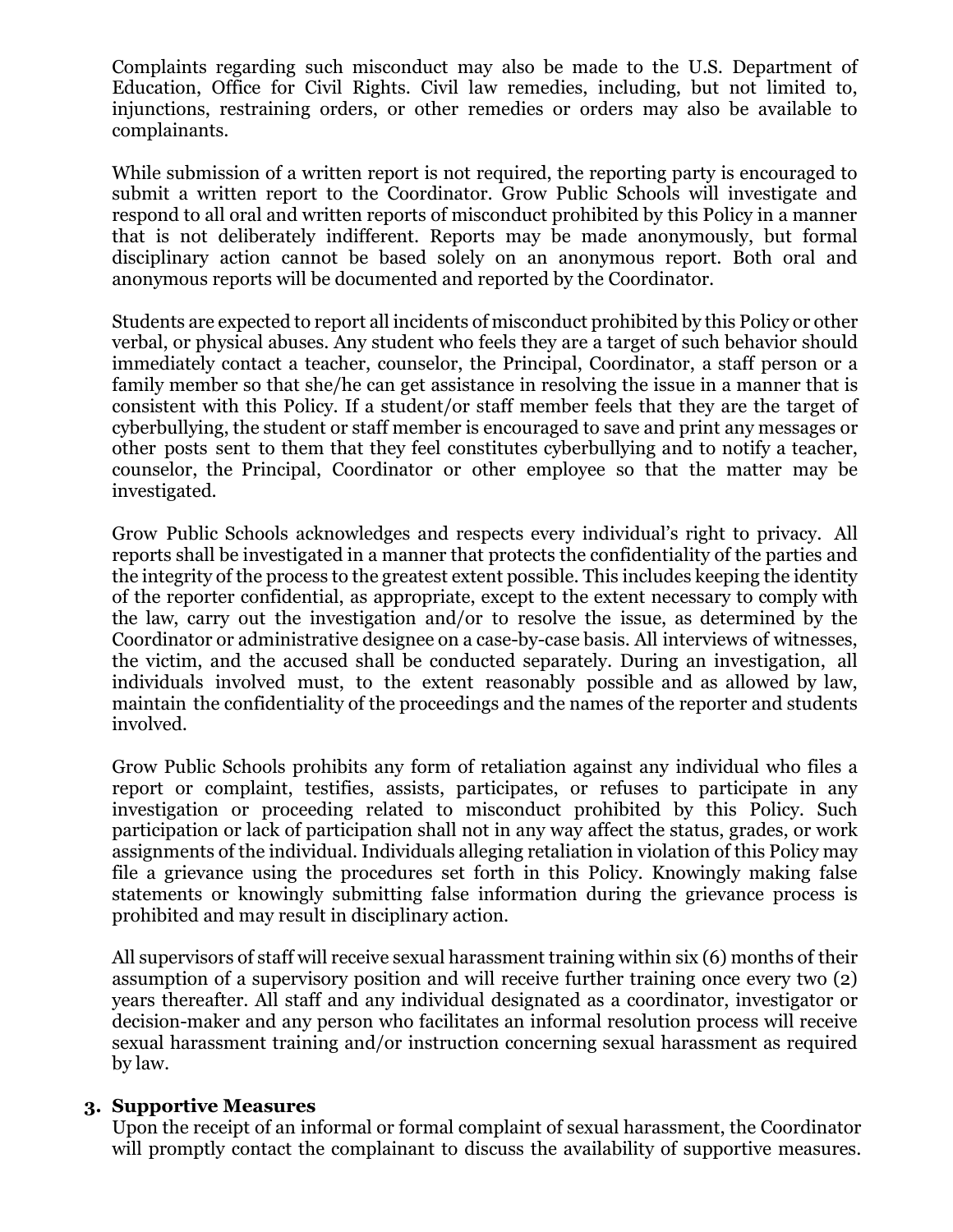The Coordinator will consider the complainant's wishes with respect to supportive measures, inform the complainant of the availability of supportive measures with or without the filing of a formal complaint of sexual harassment, and explain the process for filing a formal complaint of sexual harassment.

Supportive measures are non-disciplinary, non-punitive individualized services offered as appropriate, as reasonably available, and without fee or charge to the complainant or the respondent before or after the filing of a formal complaint of sexual harassment or where no formal complaint of sexual harassment has been filed. Such measures are designed to restore or preserve equal access to Grow Public Schools' education program or activity without unreasonably burdening the other party, including measures designed to protect the safety of all parties or Grow Public Schools' educational environment, or deter sexual harassment. Supportive measures available to complainants and respondents may include but are not limited to counseling, extensions of deadlines or other course-related adjustments, modifications of work or class schedules, campus escort services, mutual restrictions on contact between the parties, changes in work locations, leaves of absence, increased security and monitoring of certain areas of the campus, and other similar measures. Grow Public Schools will maintain as confidential any supportive measures provided to the complainant or respondent, to the extent that maintaining such confidentiality would not impair the ability of Grow Public Schools to provide the supportive measures.

#### **4. Investigation and Response**

Upon receipt of a report of misconduct prohibited by this Policy from a student, staff member, parent, volunteer, visitor or affiliate of Grow Public Schools, the Coordinator or administrative designee will promptly initiate an investigation. In most cases, a thorough investigation will take no more than seven (7) school days. If the Coordinator, or administrative designee determines that an investigation will take longer than seven (7) school days and needs to be delayed or extended due to good cause, the Coordinator (or designee) will inform the complainant of the reasons for the delay or extension and provide an approximate date when the investigation will be complete.

At the conclusion of the investigation, the Coordinator or administrative designee will meet with the complainant and, to the extent possible with respect to confidentiality laws, provide the complainant with information about the investigation, including any actions necessary to resolve the incident/situation. However, the Coordinator or administrative designee will not reveal confidential information related to other students or employees.

For investigations of and responses to formal complaints of sexual harassment, the following grievance procedures will apply:

- Notice of the Allegations
	- o Upon receipt of a formal complaint of sexual harassment, the Coordinator will give all known parties written notice of its grievance process, including any voluntary informal resolution process. The notice will include:
		- A description of the allegations of sexual harassment at issue and to the extent known, the identities of the parties involved in the incident, the conduct allegedly constituting sexual harassment, and the date and location of the alleged incident;
		- A statement that the respondent is presumed not responsible for the alleged conduct until a final decision is reached;
		- A statement that the parties may have an advisor of their choice, who may be an attorney, and may inspect and review evidence; and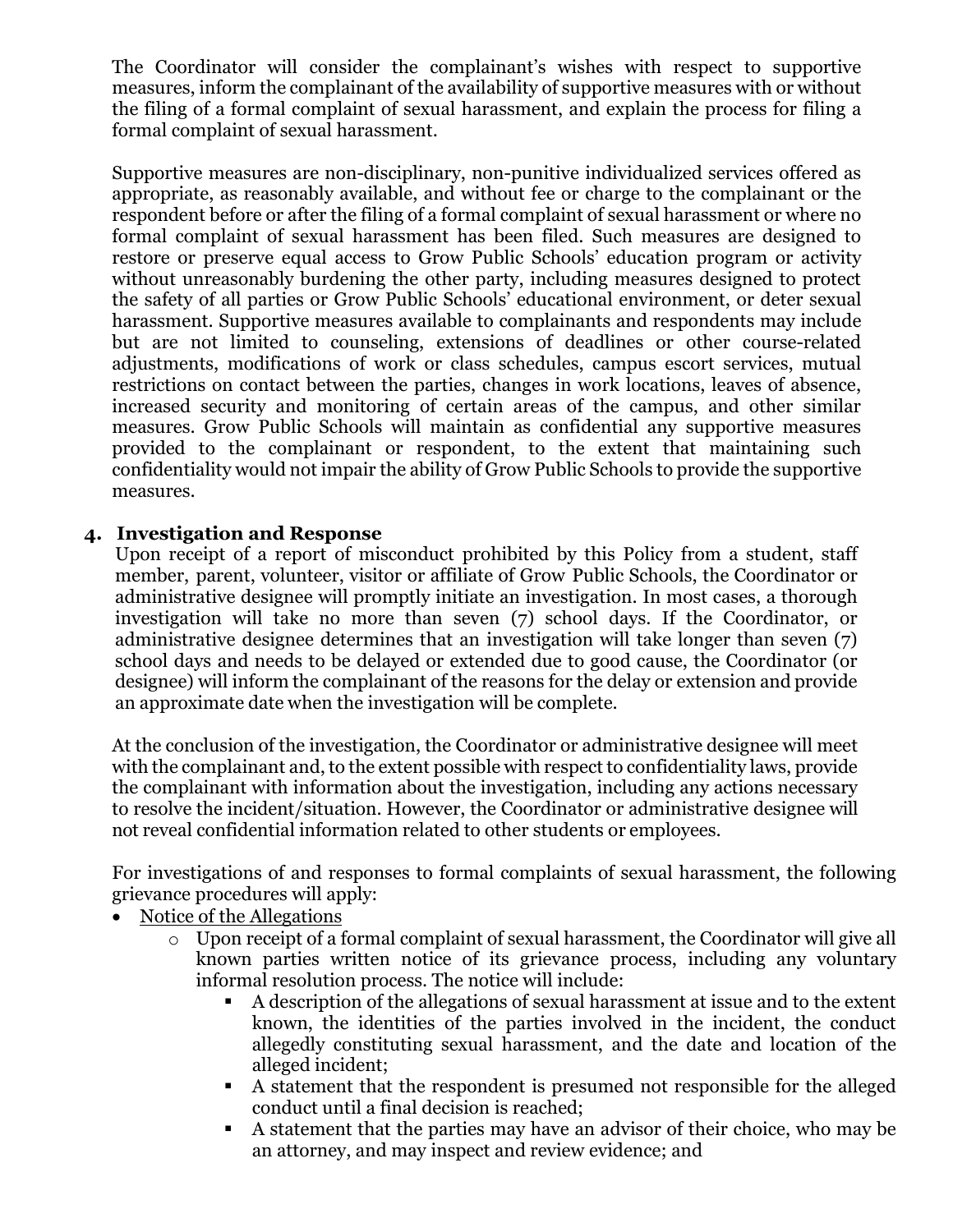- A statement that Grow Public Schools prohibits an individual from knowingly making false statements or knowingly submitting false information during the grievance process.
- **Emergency Removal** 
	- o Grow Public Schools may place a non-student employee respondent on administrative leave during the pendency of a formal complaint of sexual harassment grievance process in accordance with Grow Public Schools' policies.
	- o Grow Public Schools may remove a respondent from Grow Public Schools' education program or activity on an emergency basis, in accordance with Grow Public Schools' policies, provided that Grow Public Schools undertakes an individualized safety and risk analysis, determines that an immediate threat to the physical health or safety of any student or other individual arising from the allegations of sexual harassment justifies removal, and provides the respondent with notice and an opportunity to challenge the decision immediately following the removal.
	- o This provision may not be construed to modify any rights under the IDEA, Section 504, or the ADA.
- Informal Resolution
	- o If a formal complaint of sexual harassment is filed, Grow Public Schools may offer a voluntary informal resolution process, such as mediation, to the parties at any time prior to reaching a determination regarding responsibility. If Grow Public Schools offers such a process, it will do the following:
		- **Provide the parties with advance written notice of:** 
			- The allegations;
			- The requirements of the voluntary informal resolution process including the circumstances under which the parties are precluded from resuming a formal complaint of sexual harassment arising from the same allegations;
			- The parties' right to withdraw from the voluntary informal resolution process and resume the grievance process at any time prior to agreeing to a resolution; and
			- Any consequences resulting from participating in the voluntary informal resolution process, including the records that will be maintained or could be shared; and
		- Obtain the parties' advance voluntary, written consent to the informal resolution process.
	- o Grow Public Schools will not offer or facilitate an informal resolution process to resolve allegations that an employee sexually harassed a student.
- Investigation Process
	- o The decision-maker will not be the same person(s) as the Coordinator or the investigator. Grow Public Schools shall ensure that all decision-makers and investigators do not have a conflict of interest or bias for or against complainants or respondents.
	- $\circ$  In most cases, a thorough investigation will take no more than twenty-five (25) school days. If the investigator determines that an investigation will take longer than twentyfive (25) school days and needs to be delayed or extended due to good cause, the investigator will inform the complainant and any respondents in writing of the reasons for the delay or extension and provide an approximate date when the investigation will be complete.
	- o The parties will be provided with an equal opportunity to present witnesses, to inspect and review any evidence obtained that is directly related to the allegations raised, and to have an advisor present during any investigative meeting or interview.
	- o The parties will not be prohibited from discussing the allegations under investigation or to gather and present relevant evidence.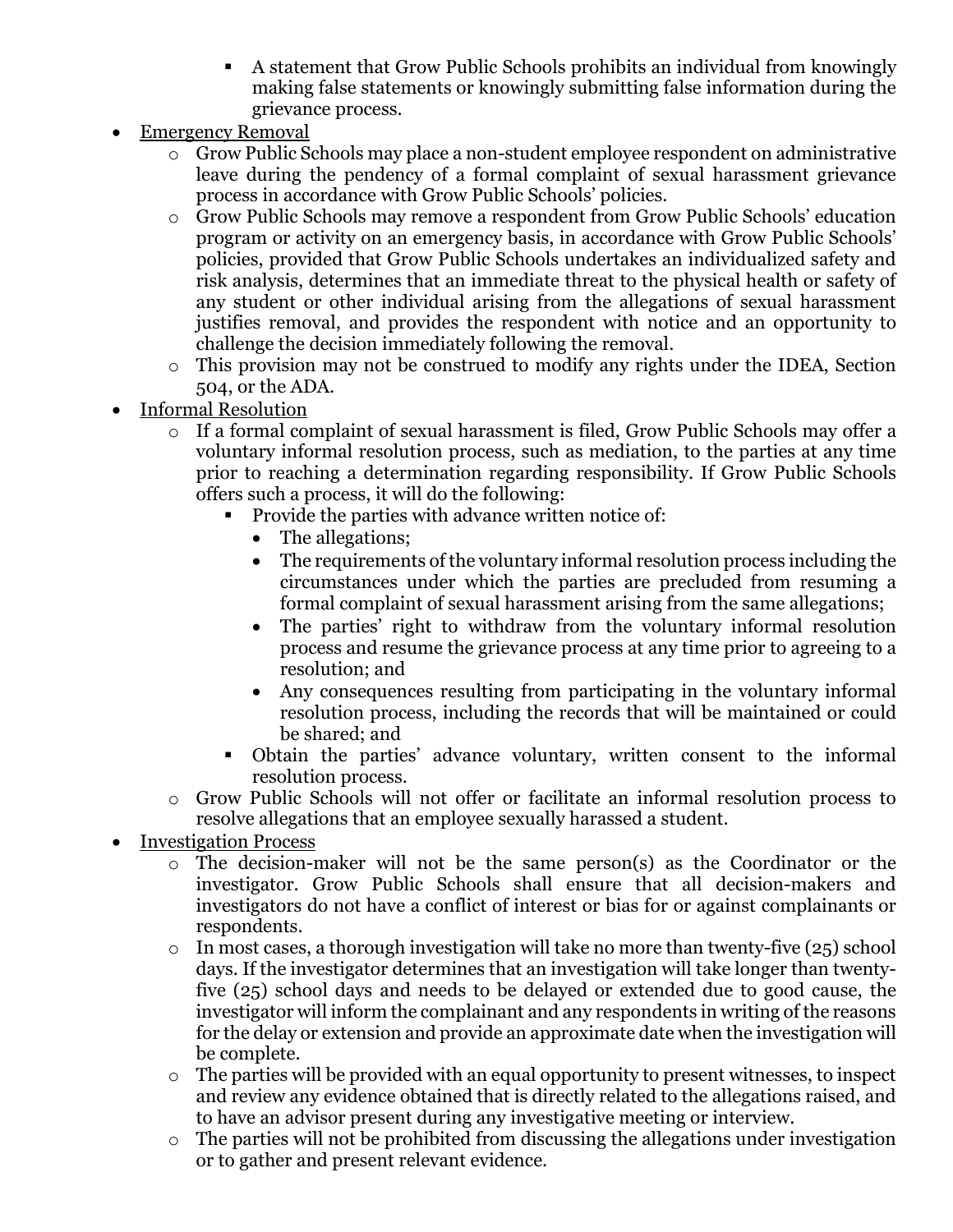- o A party whose participation is invited or expected at an investigative meeting or interview will receive written notice of the date, time, location, participants, and purpose of the meeting or interview with sufficient time for the party to prepare to participate.
- $\circ$  Prior to completion of the investigative report, Grow Public Schools will send to each party and the party's advisor, if any, a copy of the evidence subject to inspection and review, and the parties will have at least ten (10) days to submit a written response for the investigator's consideration prior to the completion of the investigation report.
- o The investigator will complete an investigation report that fairly summarizes all relevant evidence and send a copy of the report to each party and the party's advisor, if any, at least ten (10) days prior to the determination of responsibility.
- Dismissal of a Formal Complaint of Sexual Harassment
	- o If the investigation reveals that the alleged harassment did not occur in Grow Public Schools' educational program in the United States or would not constitute sexual harassment even if proved, the formal complaint with regard to that conduct must be dismissed. However, such a dismissal does not preclude action under another applicable Grow Public Schools policy.
	- o Grow Public Schools may dismiss a formal complaint of sexual harassment if:
		- The complainant provides a written withdrawal of the complaint to the Coordinator;
		- The respondent is no longer employed or enrolled at Grow Public Schools; or
		- The specific circumstances prevent Grow Public Schools from gathering evidence sufficient to reach a decision on the formal complaint or the allegations therein.
	- o If a formal complaint of sexual harassment or any of the claims therein are dismissed, Grow Public Schools will promptly send written notice of the dismissal and the reason(s) for the dismissal simultaneously to the parties.
- Determination of Responsibility
	- o The standard of evidence used to determine responsibility is the preponderance of the evidence standard.
	- o Determinations will be based on an objective evaluation of all relevant evidence and credibility determinations will not be based on a person's status as a complainant, respondent, or witness.
	- o Grow Public Schools will send a written decision on the formal complaint to the complainant and respondent simultaneously that describes:
		- The allegations in the formal complaint of sexual harassment;
		- All procedural steps taken including any notifications to the parties, interviews with parties and witnesses, site visits, and methods used to gather other evidence;
		- The findings of facts supporting the determination;
		- The conclusions about the application of Grow Public Schools' code of conduct to the facts;
		- The decision and rationale for each allegation;
		- Any disciplinary sanctions the recipient imposes on the respondent, and whether remedies designed to restore or preserve equal access to the education program or activity will be provided to the complainant; and
		- The procedures and permissible bases for appeals.

## **5. Consequences**

Students or employees who engage in misconduct prohibited by this Policy, knowingly make false statements or knowingly submit false information during the grievance process will be subject to disciplinary action. Intentionally false reports, use of the complaint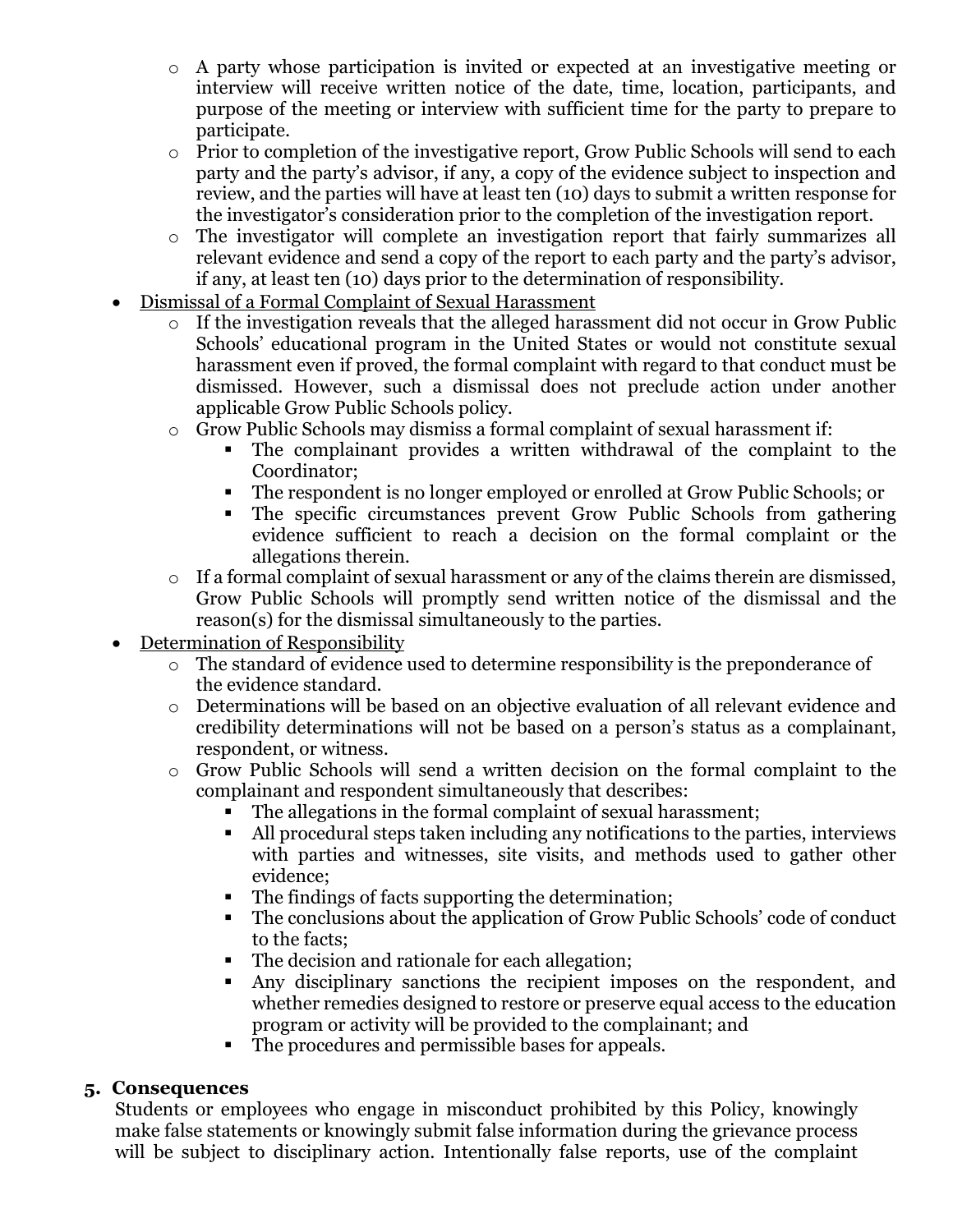process, or statement to defame a fellow student or staff member or any illegitimate reason, will result in disciplinary consequences up to and including expulsion from Grow Public Schools or termination of employment. The Coordinator is responsible for effective implementation of any remedies ordered by Grow Public Schools in response to a formal complaint of sexual harassment. Interventions and consequences will be age-appropriate and equal to the severity of the violation. Some acts of bullying may be part of a larger pattern of bullying that requires a response either at the classroom, school site or by law enforcement officials. Consequences and appropriate remedial actions for a student who commits an act of bullying may include, but are not limited to, behavioral interventions, education, suspension and/or expulsion in accordance with the Grow Public Schools Suspension and Expulsion policy, or referral to law enforcement.

### **6. Right of Appeal**

Should the reporting individual find the Coordinator's resolution unsatisfactory, they may follow the Parent Concern Process found in this Parent/Student Handbook.

The following appeal rights and procedures will also apply to formal complaints of sexual harassment:

- The complainant and the respondent shall have the same appeal rights and Grow Public Schools will implement appeal procedures equally for both parties.
- The complainant and respondent may appeal from a determination regarding responsibility, and from Grow Public Schools' dismissal of a formal complaint or any allegations therein, on the following bases:
	- o Procedural irregularity that affected the outcome of the matter;
	- o New evidence that was not reasonably available at the time the determination regarding responsibility or dismissal was made, that could affect the outcome of the matter; and
	- o The Title IX Coordinator, investigator(s), or decision-maker(s) had a conflict of interest or bias for or against complainants or respondents generally or the individual complainant or respondent that affected the outcome of the matter.
- Grow Public Schools will notify the other party in writing when an appeal is filed.
- The decision-maker for the appeal will give both parties a reasonable, equal opportunity to submit a written statement in support of, or challenging, the outcome; issue a written decision describing the result of the appeal and the rationale for the result; and provide the written decision simultaneously to both parties.

## **7. Recordkeeping**

All records related to any investigation of complaints under this Policy are maintained in a secure location.

Grow Public Schools will maintain the following records for at least seven (7) years:

- Records of each sexual harassment investigation, including any determination of responsibility; any audio or audiovisual recording or transcript; any disciplinary sanctions imposed on the respondent; and any remedies provided to the complainant.
- Records of any appeal of a formal sexual harassment complaint and the results of that appeal.
- Records of any informal resolution of a sexual harassment complaint and the results of that informal resolution.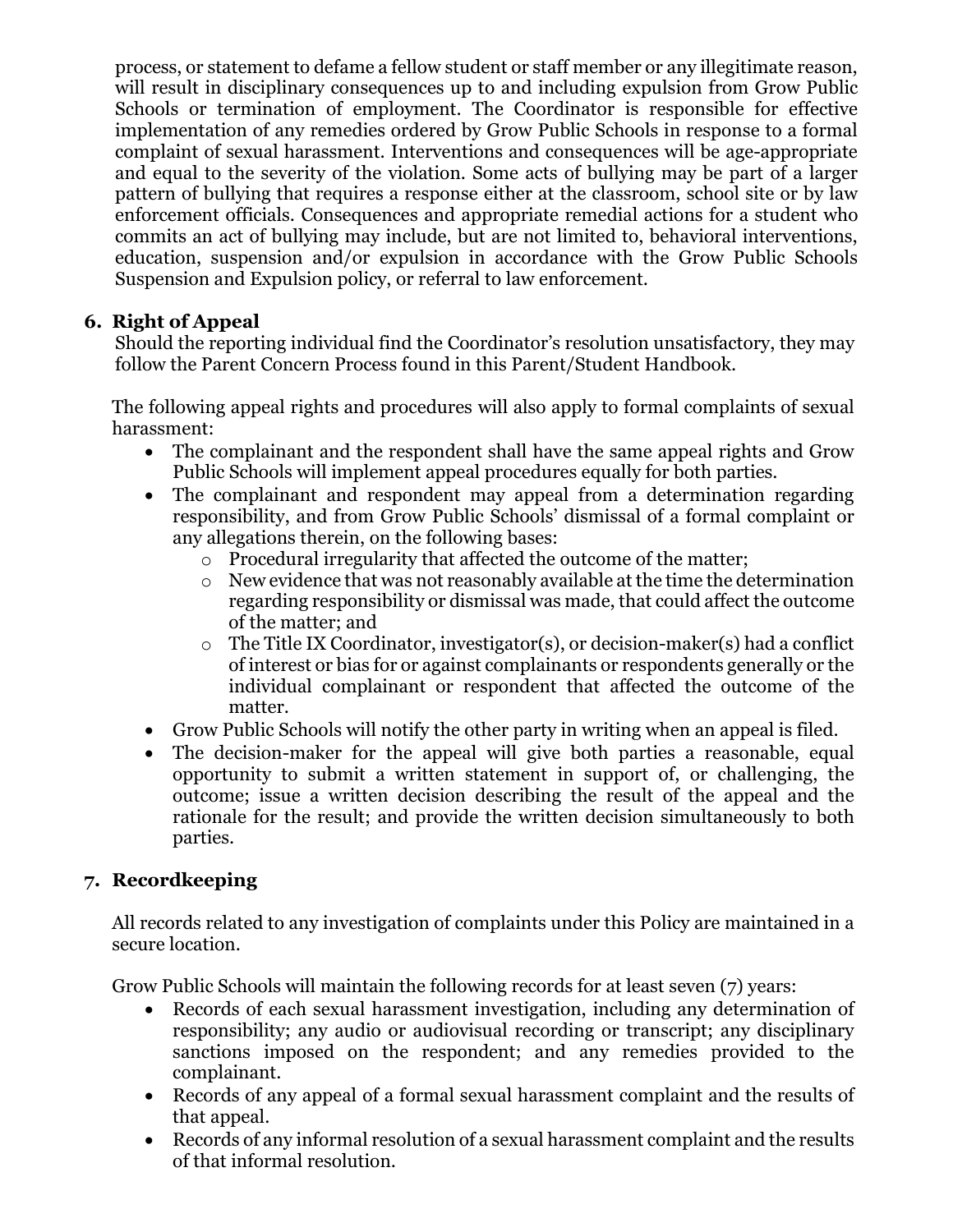- All materials used to train Title IX coordinators, investigators, decision-makers, and any person who facilitates an informal resolution process.
- Records of any actions, including any supportive measures, taken in response to a report or formal complaint of sexual harassment.

## **Annual Report to the Board**

Each school site will make an annual report to the Director of School Operations in June, detailing bullying incidents at the school. At a fall Board meeting, the Director of School Operations will report to the Board on bullying within Grow Public Schools and make recommendations as to how this policy can be more effectively implemented.

### **Education**

To prevent bullying, each school site has the obligation to educate students about what bullying is and why it is unacceptable. When possible, teachers should use existing curriculum and materials to emphasize the negative, hurtful effects of bullying, including but not limited to bullying based on immigration status. Each school site should prioritize its existing anti- bullying curriculum and seek to enhance anti-bullying education. Furthermore, each school site should educate students in an age-appropriate manner about appropriate use of electronic devices and social media.